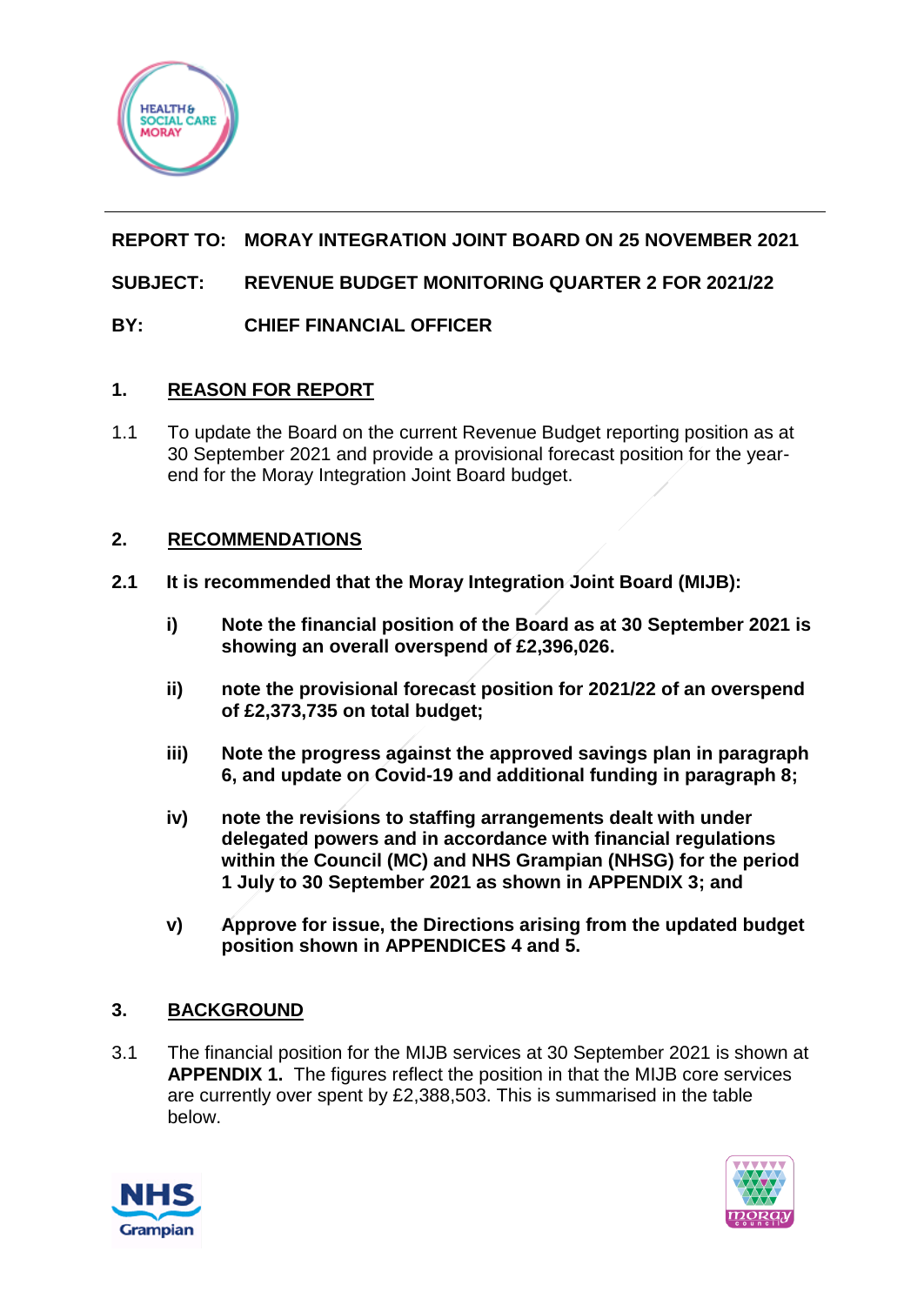|                               | <b>Annual Budget</b> | Budget to date | Expenditure to | Variance to |
|-------------------------------|----------------------|----------------|----------------|-------------|
|                               |                      |                | date           | date        |
|                               |                      |                |                |             |
|                               |                      |                |                |             |
| <b>MIJB Core Service</b>      | 126,683,356          | 62,573,310     | 64,961,813     | (2,388,503) |
| <b>MIJB Strategic Funds</b>   | 10,701,837           | 2,413,465      | 2,420,988      | (7, 523)    |
| Set Aside Budget              | 12,620,000           |                |                |             |
| <b>Total MIJB Expenditure</b> | 150,005,193          | 64,986,775     | 67,382,801     | (2,396,026) |

- 3.2 A list of services that are included in each budget heading are shown in **APPENDIX 2** for information.
- 3.3 The first provisional forecast outturn to 31 March 2022 for the MIJB services is included in **APPENDIX 1**. The figures reflect the overall position in that the MIJB core services are forecast to be over spent by £4,689,494 by the end of the financial year. This is summarised in the table below.

|                               | Annual Budget | Provisional   | Anticipated   | Variance against |
|-------------------------------|---------------|---------------|---------------|------------------|
|                               | £             | Outturn to 31 | Variance      | base             |
|                               |               | Mar 2019      | to 31 Mar     | budget           |
|                               |               |               | 2019          | %                |
|                               |               |               |               |                  |
| <b>MIJB Core Service</b>      | 126,683,356   | 131,372,850   | (4,689,494)   | (4)              |
| <b>MIJB Strategic Funds</b>   | 10,701,837    | 8,386,078     | 2,315,759     | 22               |
| Set Aside Budget              | 12,620,000    | 12,620,000    |               |                  |
| <b>Total MIJB Expenditure</b> | 150,005,193   | 152,010,928   | (2, 373, 735) | (2)              |

# **4. KEY MATTERS/SIGNIFICANT VARIANCES FOR 2021/22**

# **Community Nursing**

- 4.1 Community nursing service is underspent by £202,069. This is due to underspends in District Nursing £94,627, Health Visitors £91,766 and Elgin, where the team is combined £15,676.
- 4.2 For District Nursing the overall current underspend £94,627 relates mainly to the Varis Court Augmented Care Units (ACU's) budget which is underspent by £131,728. The Varis budget is underspent due to staffing vacancies as a result of the organisational change process. These posts have now been appointed to and start dates are being organised. The ongoing capacity in the Varis budget as a result of the organisational change will, in future contribute to the Hanover costs for the provision of care at the 4 ACU's. The variation of the contract has been signed and the ACU's will open for December 2021. The overspend in the remaining District Nursing budget will be mitigated by further Scottish Government additional funding anticipated. The first tranche of £83,788 has been received and is already included in the annual budget. A second tranche is expected during November and it is estimated that further funding of £35,909 will be received to improve the overall District Nursing position.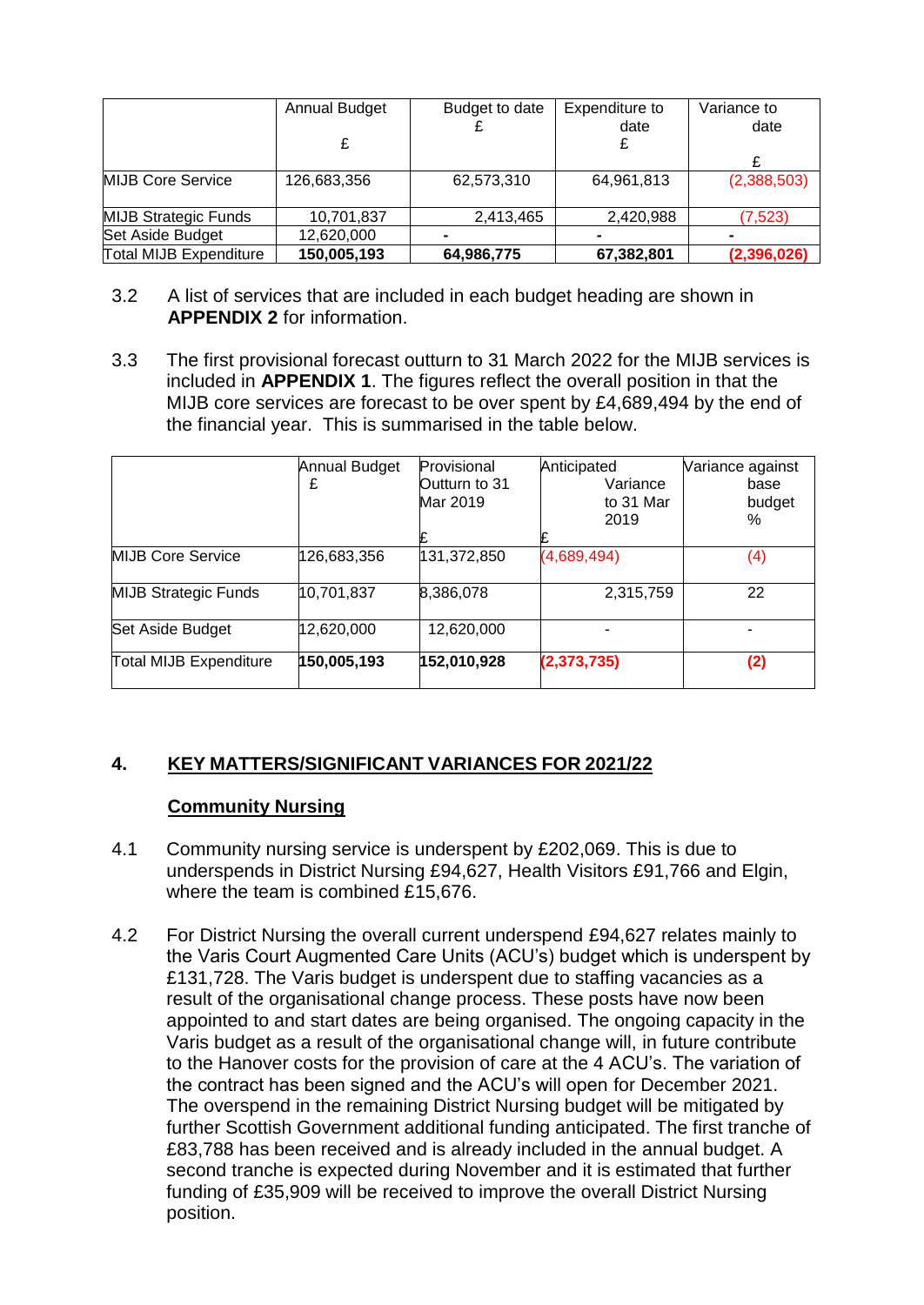- 4.3 For Health Visitors, vacancies, planned leave including maternity leave and retirements have contributed to the current underspend of £91,766 across the service. Challenges remain on the recruitment and retention of qualified and experienced Health Visitors and School Nurses at a local, regional and national level. To help mitigate or minimise risk in the delivery of the Service, two trainee Health Visitors have joined the service in September, 1 trainee Health Visitor and 2 School Nurses will qualify in 2022 and 2 trainee Health Visitors and 2 School Nurses will qualify in 2023. In addition, a number of Health Visitors who plan to retire by end of March 2022 have indicated that they would wish to return to part-time posts, which will be considered as part of the service recruitment and retention plan. With the increase in qualified, skilled and experienced practitioners, this will alleviate a number of key service pressures, stabilise the workforce, ensure modernisation and sustainability of the service, that it is responsive to local need and risk, and help maintain positive staff health and wellbeing.
- 4.4 This budget is forecasted to be £357,392 under spent by the end of the financial year as the underspend is addressed.

## **Learning Disability**

- 4.5 The Learning Disability (LD) service is overspent by £447,651. The overspend is predominantly due to care purchased £462,185, less income received than expected £ 28,139 and other minor overspends totalling £8,856. This is being reduced by an underspend in clinical Speech and Language services and psychology services of £51,528.
- 4.6 The LD Service manager and indeed all of the LD service are aware of the overspend. The overspend on care is because of different factors; there has been an increase in families unable to maintain their caring role and as a consequence there has been an increase in crisis intervention. There is little available accommodation and few resources to provide support for people and this results in costly standalone packages. There has also been an increase in complex and challenging behaviour following the lockdown period and this has meant an increase in the number 2:1 staffing requirements to minimise risk. There has also been an increase in people needing day activities following the prolonged lock-down period.
- 4.7 This budget is forecast to be £1,288,751 overspent by the end of the financial year, due to the issues above remaining to the end of the financial year.

### **Mental Health**

4.8 The Mental Health service is overspent by £433,605. This overspend is primarily due to two consultant psychiatrist vacancies being covered by high cost agency medical locums. This presents an ongoing financial risk to MIJB, which has been reported previously. The changing workforce demand profile in medical staff is evident of workforce choice for lucrative locum work instead of substantive NHS contracts. This is affecting all health boards across NHS Scotland and the rest of the UK. Some nursing workforce budgets (incremental drift), and out of area care packages are also contributing to overspend. However, some of the overall overspend is being offset by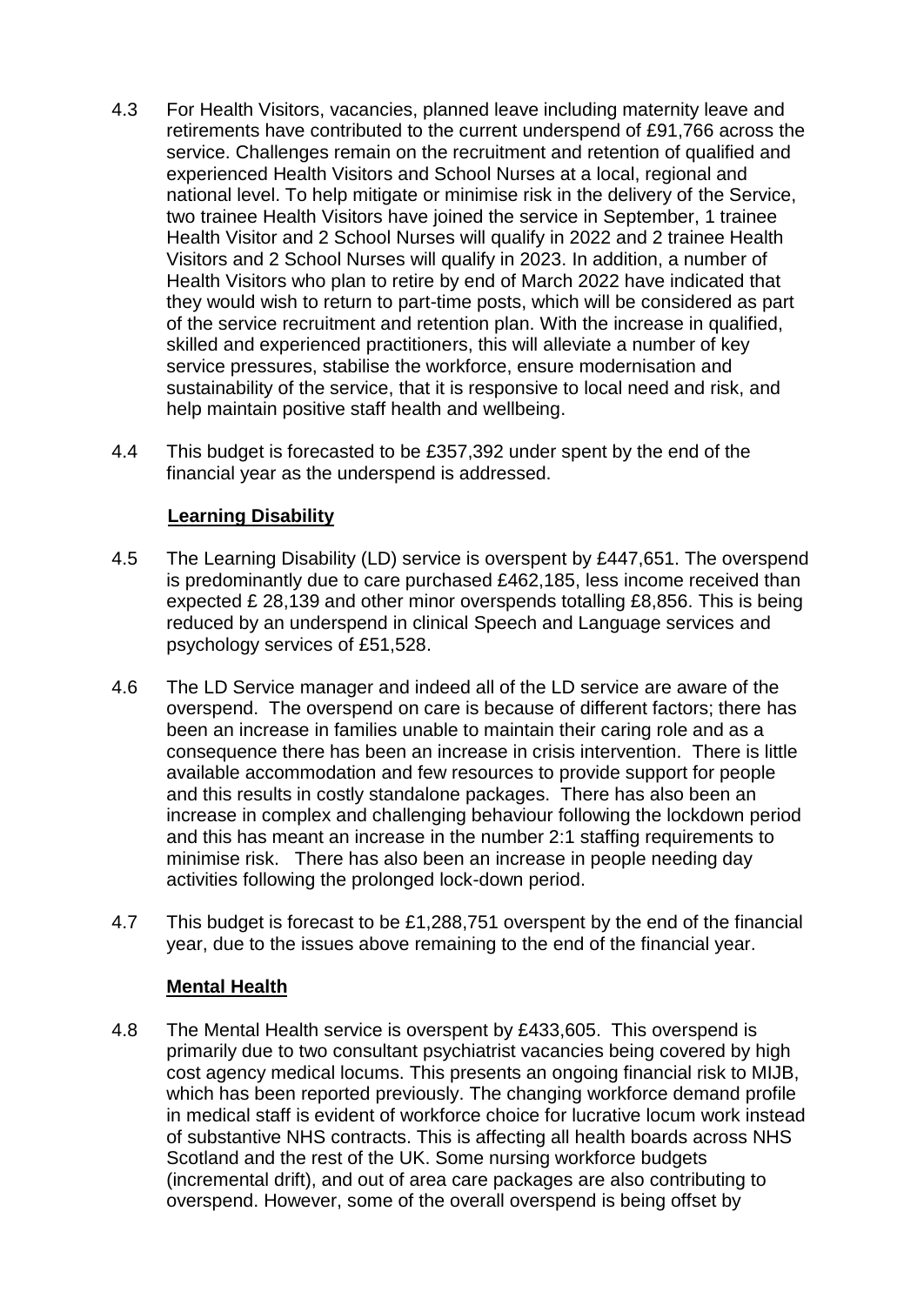underspends (vacancies) in Psychology, Community Mental Health Nursing and Allied Health Professionals (AHP's).

- 4.9 In order to reduce reliance on costly agency medical locums, one agency medical locum is due to end mid-December as a result of service and workforce redesign in adult mental health services. The other agency locum is due to end by 31st March 2022. Between now and March 2022, service and workforce redesign in the older adult mental health service will be undertaken and concluded. In relation to Workforce Planning, an adult mental health psychology vacancy has been out to advert twice with no suitable applicants. This is due to national investment in psychological therapies creating workforce opportunity across Scotland and the resulting competition between health and care organisations. In Moray, adult psychological therapy workforce are meeting HEAT (Health improvement, Efficiency and governance, Access, Treatment) targets, however this may not be sustainable as staff reach capacity and referrals continue to be received. Nursing vacancies in community mental health teams are difficult to fill due to national workforce shortages and not enough outputs from undergraduate nurse training.
- 4.10 Care packages are currently overspent by £140,193 primarily due to the purchase of care and costly out of area care packages. This includes a high cost care package now in place, which was anticipated to be incurred when the budget was set in March 2021 and was included as a FYE budget pressure of £158,000. The budget pressure will be aligned in period 7 to reduce the reported overspend in the next quarters budget monitoring report.
- 4.11 This budget is forecast to be £891,489 overspent by the end of the financial year due to the issues mentioned above being forecast to be in place until the end of the financial year

# **Care Services Provided In-house**

- 4.12 This budget is underspent by £446,150 this relates to underspend in staffing across all the services in this budget totalling £565,662, which is being reduced by an overspend of £87,238 in day care services due to transport costs and less income received than expected due to the closure during Covid 19.
- 4.13 This budget is forecast to be £1,041,019 underspent by the end of the financial year. The underspend is primarily due to unfilled vacancies and the issue of recruitment has been an ongoing problem which is expected to continue for the rest of the financial year.

# **Older People and Physical Sensory Disability**

4.14 This budget is overspent by £1,650,995. This primarily relates to overspends for domiciliary care in the area teams £1,409,128, permanent care £239,186 and other minor variances of £2,681. The variances within this overall budget heading reflect the shift in the balance of care to enable people to remain in their homes for longer.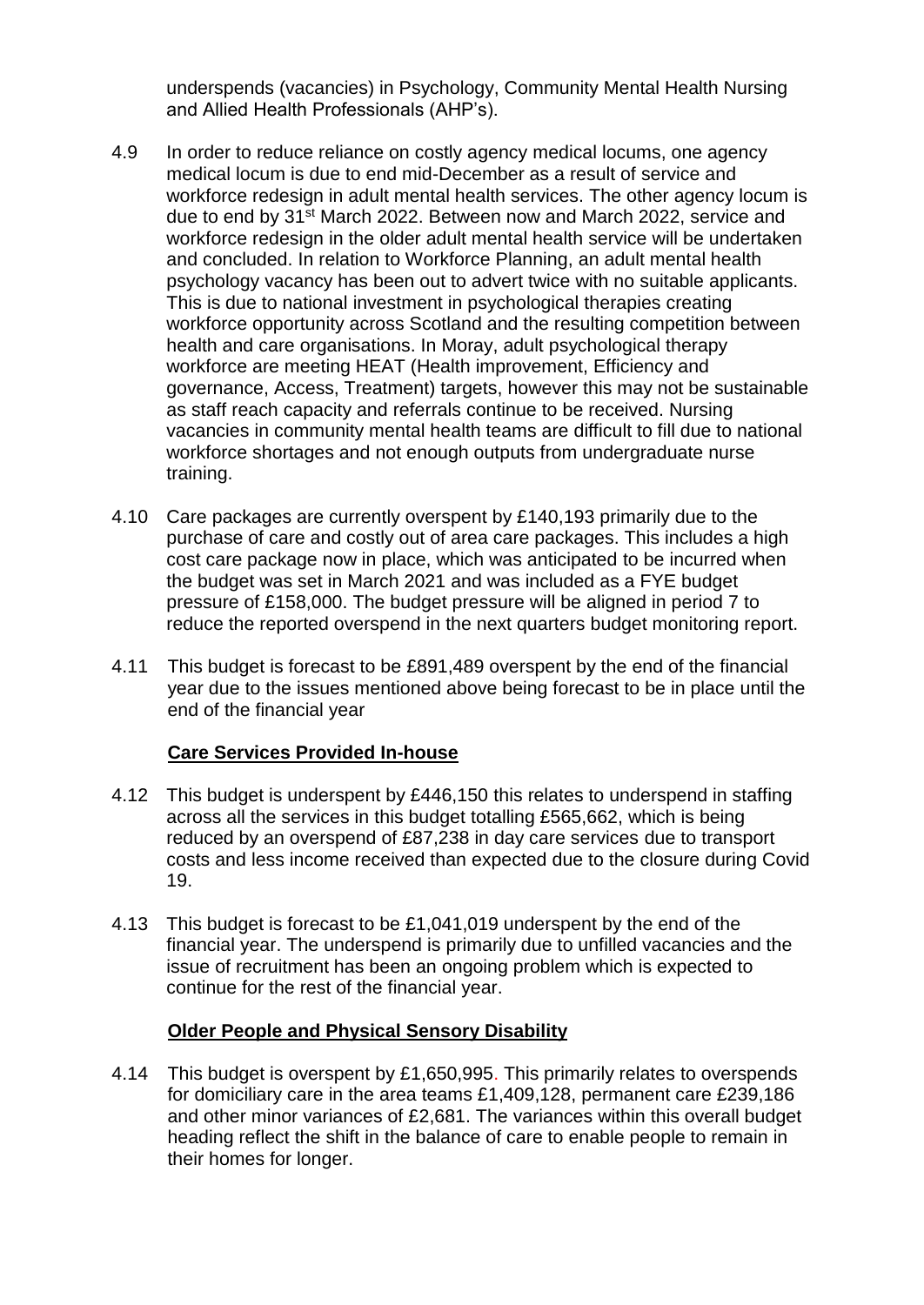- 4.15 The overall budget set for this area for the year is £18,853,516 and for the first six months of this financial year is showing an overspend of £1,650,995. This is an increase of £723,044 from the same point in the year in 2020/21. A comprehensive report is being presented to this meeting today, allowing for an in-depth review of the complex factors contributing to the adverse financial position, detailing the areas of overspend and mitigating actions to ensure robust financial governance and oversight. Budget Managers and finance staff are currently meeting regularly.
- 4.16 This budget is forecast to be £3,548,029 overspent by the end of the financial year due to the issues mentioned above being expected to continue
- 4.17 Recently, Scottish Government has announced additional funding and new investment that is being put into place to help protect health and social care services over the winter period and to provide longer term improvement in service capacity across our health and care systems. The investment aims to: maximise capacity; ensure staff wellbeing; ensure system flow and to improve outcomes. Over the next period, the Chief Financial Officer will work closely with the senior management Team to ensure the principles supporting this additional funding can be delivered. The impact on allocating this funding will alleviate some of the current pressure being experienced in the care at home budgets.

# **Other Community Services**

- 4.18 This budget is underspent by £281,860 which includes underspend in Allied Health Professionals (AHP's), Dental, Public Health and Specialist Nursing services offset in part by overspend in Pharmacy. Within this underspend £81,006 relates to Public Health where there has been reduced activity in Health Improvement as a consequence of staff redeployment to support Covid services and vacancies. It is anticipated that core activity will resume over the remainder of this financial year. For AHP's the underspend to September is £63,702 which includes underspend in Podiatry where recruitment to vacant posts has recently been concluded and Speech & Language services where recruitment is an ongoing challenge on a Grampian wide basis. Dental is currently underspent by £132,344, mainly due to vacant posts in quarter 1 and quarter 2. The majority of these posts have now been filled or replacements are being actively recruited to with start dates being organised. This includes three Dental Officer posts and support staff including a receptionist and 1.6 WTE dental nurse positions.
- 4.19 This budget is forecast to be £563,259 underspent by the end of the financial year.

# **Primary Care Prescribing**

4.20 The primary care prescribing budget is overspent by £559,270 to September 2021. This position is based on four month's actuals to June and an accrued position for August and September as information is received two months in arrears. The budget to month 6 does not yet include any possible allocation through MIJB Covid funding for the two drugs, Sertraline and Paracetamol, identified by Scottish Government as being specifically impacted upon relating to Covid. The full year estimate of the Covid impact for 2021/22 in Moray is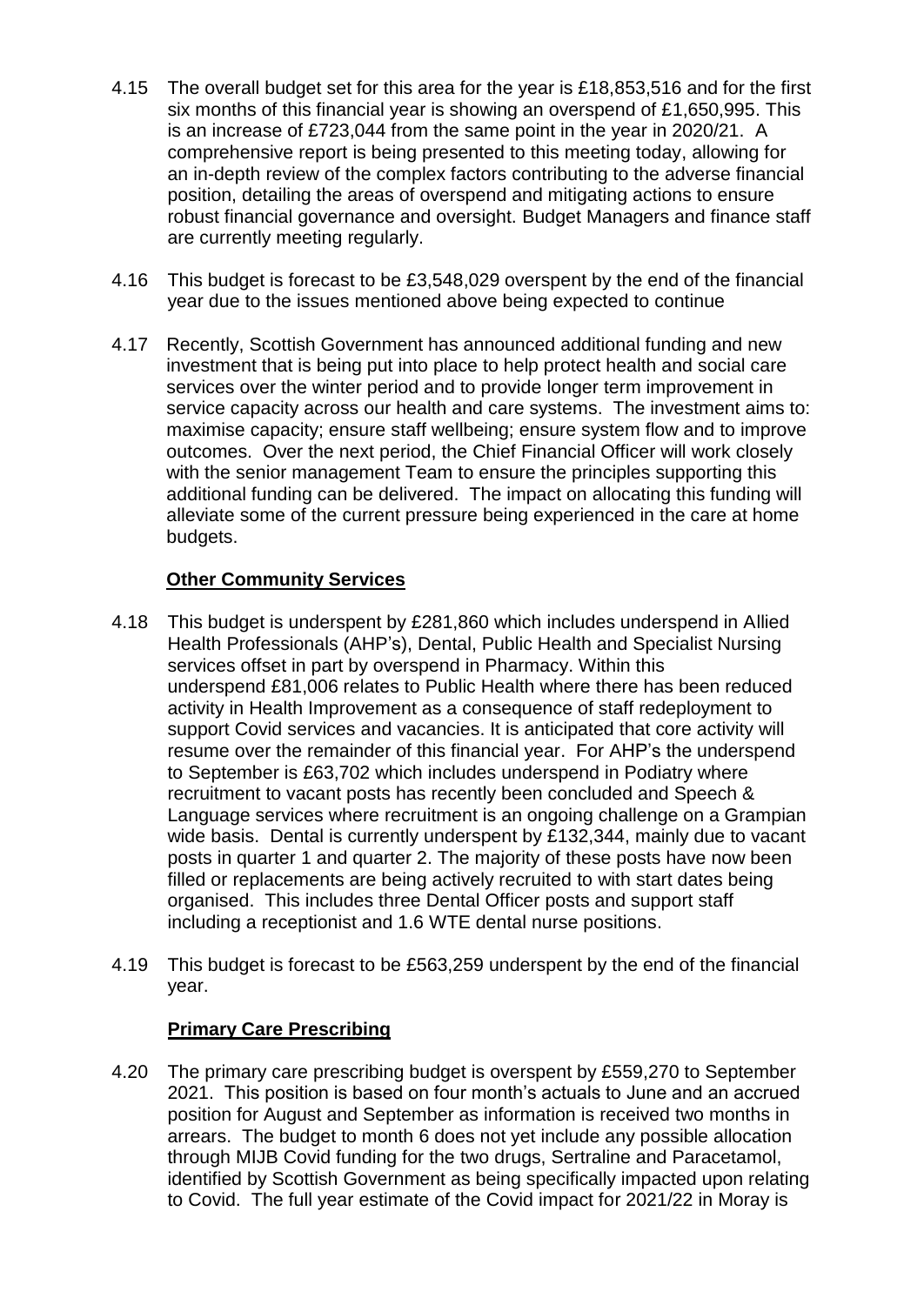calculated as £154,243 yet to be included which would improve the position. For 2020/21 the overall prescribing volume of items in total was 4.15% lower than in 2019/20 and the prescribing pattern did not return to pre Covid levels. However, to September 2021 the estimate of items is greater to date than anticipated, with higher volume to date. The emerging volume pattern for 2021/22 has still to be reviewed as the increase is greater than expected across Grampian. It may be that Serial Prescribing is contributing to increased volumes and this will need to be reviewed alongside repeat medication systems. Since January 2021 the price per item had been relatively stable and an average price of £11.12 per item has been used to estimate position to June. The average price per item fell in July following negotiations between the Scottish Government and Community Pharmacy Scotland now implemented.

4.21 This budget is forecast to be £1,083,000 overspent by the end of the financial year taking into account the volume increase continuing and price reduction from July.

# **5. STRATEGIC FUNDS**

- 5.1 Strategic Funds is additional funding for the MIJB, they include:
	- Additional funding received via NHS Grampian (this may not be fully utilised in the year resulting in a contribution to overall MIJB financial position at year end which then needs to be earmarked as a commitment for the future year.
	- Provisions for earmarked reserves has been made to fund unutilised allocation for Primary Care Improvement Funds, Action 15 & Covid in 2021/22, identified budget pressures, new burdens savings and general reserve that were expected at the start of the year.
- 5.2 Within the strategic funds are general reserves totalling £1,597,742 which are not allocated to services but will be used towards funding the overspend. However, there will not be sufficient reserves to cover the overspend in total if the level of spend continues till the 31 March 2022.
- 5.3 By the end of the financial year, the strategic funds will reduce as the commitments and provisions materialise and the core budgets will increase correspondingly.

# **6. PROGRESS AGAINST THE APPROVED SAVINGS PLAN**

- 6.1 The Revenue Budget 2021/22 was presented to the MIJB 25 March 2021 (para 9 of the minute refers). The paper presented a balanced budget through the identification of efficiencies through savings and the use of general reserves.
- 6.2 The progress against the savings plan is reported in the table below and will continue to be reported to the Board during the 2021/22 financial year. The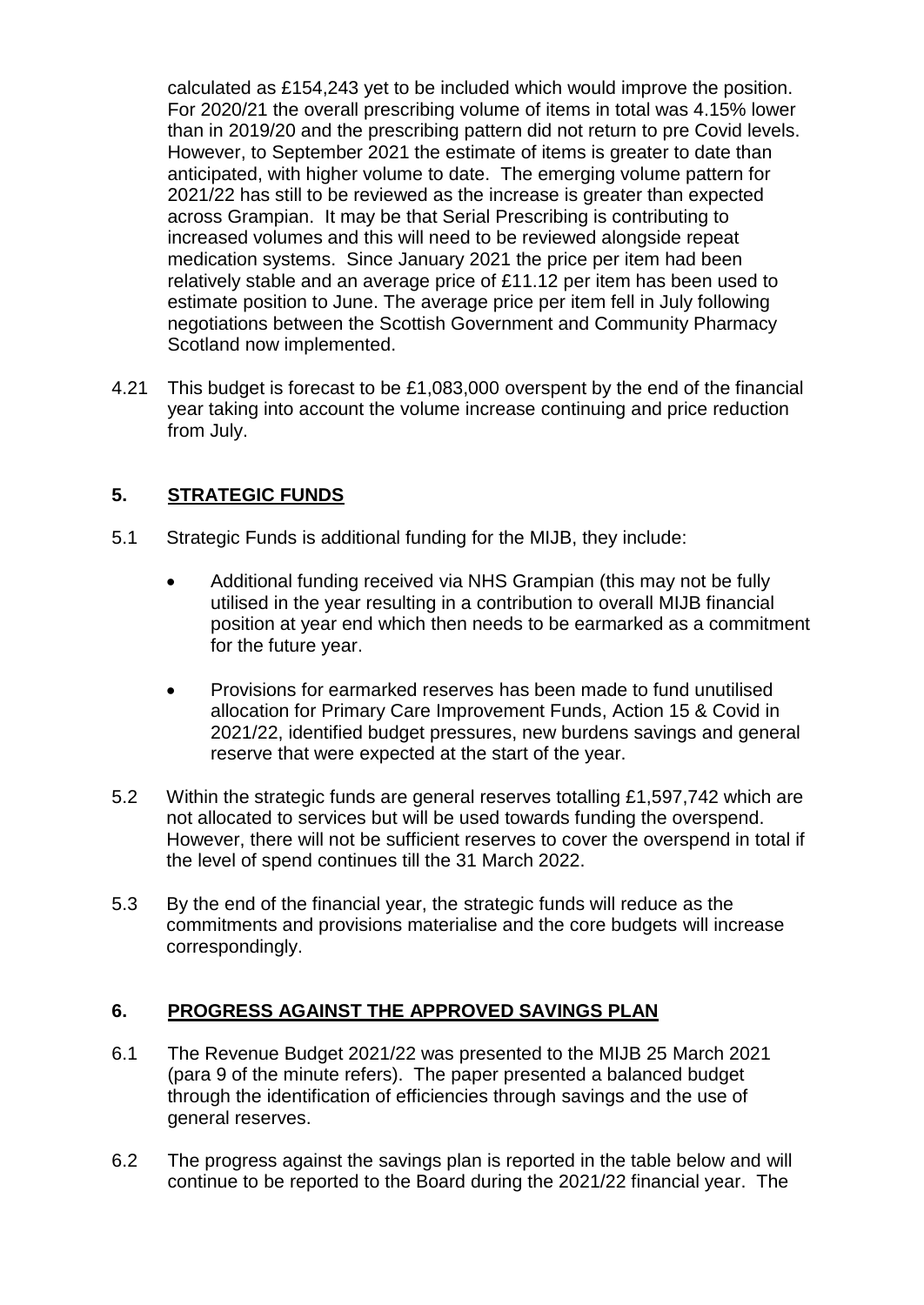table details progress during the first quarter against the original recovery plan.

| <b>Efficiencies</b>                           | Para<br><b>Ref</b> | <b>Full Year</b><br><b>Target</b> | <b>Expected</b><br>progress at<br>30 Sept<br>2021 | <b>Actual</b><br><b>Progress</b><br>against target<br>at 30 Sept 2021 |
|-----------------------------------------------|--------------------|-----------------------------------|---------------------------------------------------|-----------------------------------------------------------------------|
|                                               |                    | £'000                             | £'000                                             | £'000                                                                 |
| Accountancy driven                            |                    | 150                               | 75                                                | 73                                                                    |
| External<br>Commissioning                     | 6.3                | 122                               | 61                                                | 146                                                                   |
| Increased income from<br>charging             | 6.4                | 110                               | 55                                                | $\Omega$                                                              |
| Transformational<br>change                    |                    | 25                                | 13                                                | 25                                                                    |
| <b>Total Projected</b><br><b>Efficiencies</b> |                    | 407                               | 204                                               | 244                                                                   |

- 6.3 It should be noted that the savings budgeted from external commissioning have been met in full. This position is unlikely to change by the end of the year as all savings have been realised as at 30 September 2021.
- 6.4 Increased income from charging was to reflect changes proposed to the taper relief, due to be agreed through the Contributions Policy. In November 2020, MIJB Members agreed to this recommendation (para 13 of the minute refers) being presented to Moray Council as part of the approval required for the Contributions Policy at an early date. At Moray Council on 10 November 2021 the taper relief was not increased and is to remain the same, therefore this saving will be unachievable. This underachievement is being reported to Scottish Government on a quarterly basis but it remains as yet unknown as to whether the funding of this will be supported. The Independent Review of Adult Social Care report was published and has placed this element of savings at risk going forward [https://www.rcn.org.uk/scotland/influencing-on](https://www.rcn.org.uk/scotland/influencing-on-your-behalf/independent-review-of-adult-social-care-in-scotland#:~:text=The%20Independent%20Review%20into%20Adult%20Social%20Care%20was,to%20the%20process%20of%20commissioning%20of%20social%20care)[your-behalf/independent-review-of-adult-social-care-in](https://www.rcn.org.uk/scotland/influencing-on-your-behalf/independent-review-of-adult-social-care-in-scotland#:~:text=The%20Independent%20Review%20into%20Adult%20Social%20Care%20was,to%20the%20process%20of%20commissioning%20of%20social%20care)[scotland#:~:text=The%20Independent%20Review%20into%20Adult%20Socia](https://www.rcn.org.uk/scotland/influencing-on-your-behalf/independent-review-of-adult-social-care-in-scotland#:~:text=The%20Independent%20Review%20into%20Adult%20Social%20Care%20was,to%20the%20process%20of%20commissioning%20of%20social%20care) [l%20Care%20was,to%20the%20process%20of%20commissioning%20of%20](https://www.rcn.org.uk/scotland/influencing-on-your-behalf/independent-review-of-adult-social-care-in-scotland#:~:text=The%20Independent%20Review%20into%20Adult%20Social%20Care%20was,to%20the%20process%20of%20commissioning%20of%20social%20care) [social%20care.](https://www.rcn.org.uk/scotland/influencing-on-your-behalf/independent-review-of-adult-social-care-in-scotland#:~:text=The%20Independent%20Review%20into%20Adult%20Social%20Care%20was,to%20the%20process%20of%20commissioning%20of%20social%20care)

# **7 IN-YEAR EFFICIENCIES / BUDGETARY CONTROL**

- 7.1 Through budget monitoring processes and further investigate work, we are pursuing opportunities to extract Covid related spend from core budgets and utilise Covid reserves to ensure core expenditure is protected as much as possible. This requires finance and operational areas to work together in effective identification that provides an audit trail.
- 7.2 The Health and Social Care Moray (HSCM) Senior Management Team (SMT) are meeting regularly to review spend, identify additional savings and to track progress on transformational redesign so that corrective action and appropriate disinvestment can be supported. The risks associated with less long term planning remain, and will need to be addressed as part of remobilisation.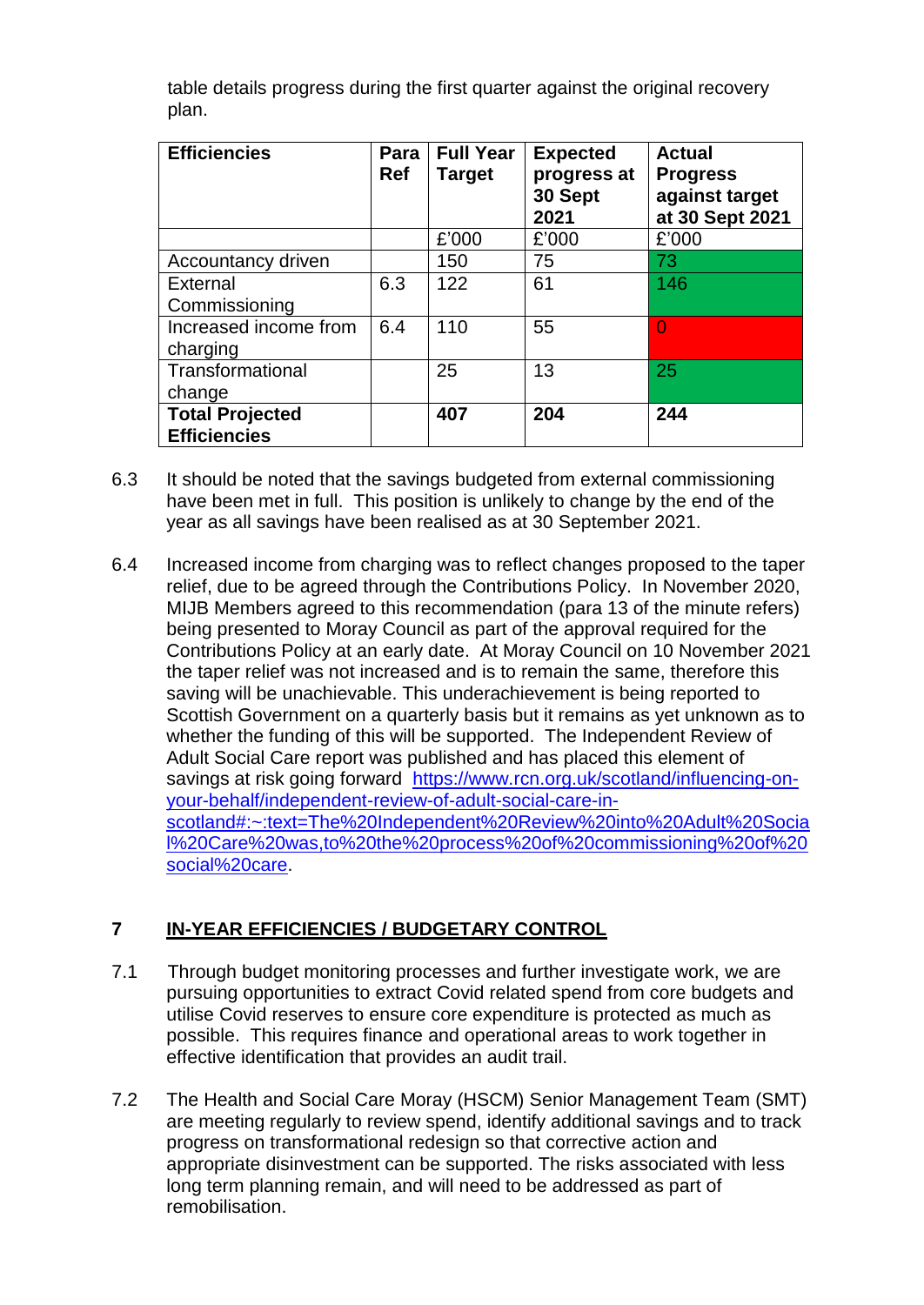# **8. IMPACT OF COVID – 19 AND ADDITIONAL FUNDING**

- 8.1 To date there has been continued commitment from Scottish Government to provide additional funding to support health and social care as a result of the pandemic. This includes the use of Covid 19 specific reserves to support the remobilisation of services. At the time of writing this commitment does not extend beyond 31 March 2022.
- 8.2 HSCM continue to provide quarterly returns to Scottish Government on the Local Mobilisation Plan (LMP) via NHS Grampian. The plan for 2021/22 estimates that additional in-year spend relating to Covid 19 will be £2.928 million to the end of the current financial year. Reported expenditure at the end of quarter 2 was £1.455 million. The costs are summarised below:

| <b>Description</b>                      | Spend to 30 Sept 2021<br>£000's |
|-----------------------------------------|---------------------------------|
| <b>Staffing</b>                         | 60                              |
| <b>Provider Sustainability Payments</b> | 792                             |
| Remobilisation                          | 191                             |
| Cleaning, materials & PPE               | 13                              |
| Elgin Community Hub (Oaks)              | 242                             |
| Prescribing                             | 77                              |
| <b>Unachievable Savings</b>             | 55                              |
| Other                                   | 25                              |
| <b>Total</b>                            | 1,455                           |

- 8.3 Scottish Government has recognised the ongoing impacts resulting from Covid and the pressures facing the health and social care system heading into the winter period. On the 5<sup>th</sup> October, measures were outlined by Scottish Government relating to new investment for Scotland of more than £300 Million as a direct response to the intense winter planning and system pressures work that is taking place. These preparations are predicated based on four key principles:
	- Maximising capacity
	- Ensuring Staff wellbeing
	- Ensuring System Flow
	- Improving Outcomes

Subsequently, on the 4<sup>th</sup> November Scottish Government provided further detail on key components of the additional funding. Specifically, this covered

- £40 million for interim care arrangements
- £62 million for enhancing care at home capacity
- Up to £48 million for social care staff hourly rate of pay increases; and
- £20 million for enhancing multi-disciplinary teams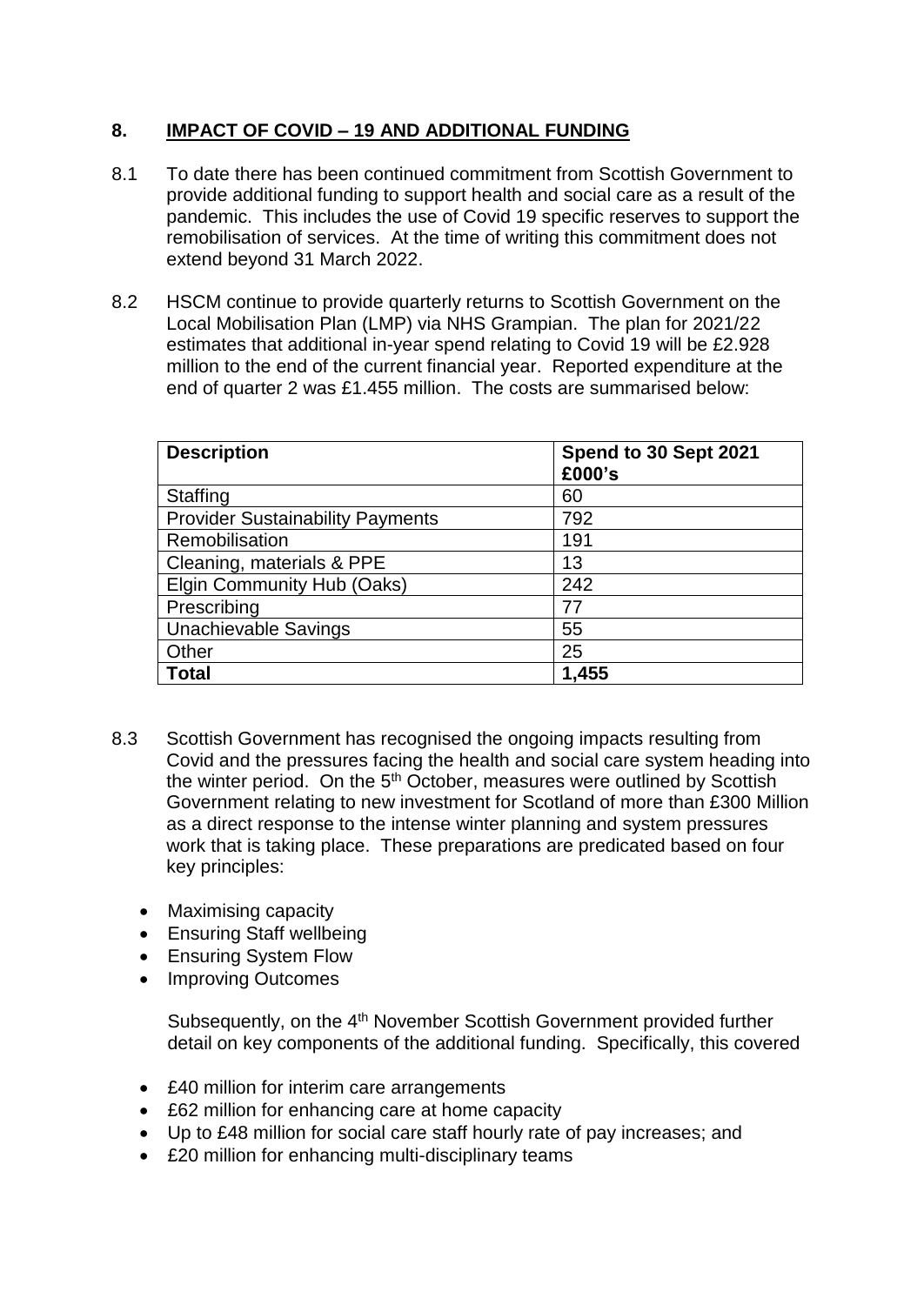This funding is for the remainder of the current financial year with additional commitments of funding still to be confirmed for future years. The SMT and service leads are currently working through the implications and opportunities and further reporting to the Board will reflect these proposals.

## **9. CHANGES TO STAFFING ARRANGEMENTS**

- 9.1 At the meeting of the Board on 28 March 2019, the Financial Regulations were approved (para 11 of the minute refers). All changes to staffing arrangements with financial implications and effects on establishment are to be advised to the Board.
- 9.2 Changes to staffing arrangements as dealt with under delegated powers through appropriate Moray Council and NHS Grampian procedures for the period 1 July to 30 September 2021, are detailed in **APPENDIX 3**.

## **10. UPDATED BUDGET POSITION**

- 10.1 During the financial year, budget adjustments arise relating in the main to the allocation of non-recurring funding that is received via NHS Grampian. In order to establish clarity of these budget allocations a summary reconciliation has been provided below.
- 10.2 In addition, the MIJB, concluded the financial year 2020/21 in an undespend position following the application of reserves. Reserves totalling £6,342,395 were carried forward into 2021/22, of which £4,744,650 are ear-marked and £1,597,745 are a general reserve of which £1,554,267 has been utilised to support a balanced budget position as set out in the revenue budget paper presented to this Board on 25 March 2021 (para 9 of the minute refers).

10.3

|                                              | £'s         |
|----------------------------------------------|-------------|
| <b>Approved Funding 26.3.21</b>              | 128,425,128 |
| Set Aside Funding 26.3.20                    | 12,252,000  |
| Balance of IJB reserves c/fwd to 20/21       | 4,788,128   |
| Amended directions from NHSG 3.6.21          | 80,661      |
| <b>Budget Adjustments qtr 1</b>              | 1,678,730   |
| <b>Revised Funding to Quarter 2</b>          | 147,224,647 |
|                                              |             |
| <b>Budget adjustments M04-M06</b>            |             |
| <b>Public Health Earmarked</b>               | 136,000     |
| <b>Primary Care</b>                          | 91,728      |
| Staff Mental Health & Wellbeing              | 34,297      |
| <b>CRT Funding</b>                           | 250,000     |
| Forres HUB                                   | (3,000)     |
| <b>Moray Core Uplift</b>                     | 755,000     |
| <b>District Nursing &amp; School Nursing</b> | 205,297     |
| Action 15                                    | 274,346     |
| Other                                        | 34,449      |
| Amendment to Set Aside Funding               | 368,000     |
| <b>NCHC Funding</b>                          | 634,429     |
|                                              |             |
| <b>Revised Funding to Quarter 3</b>          | 150,005,193 |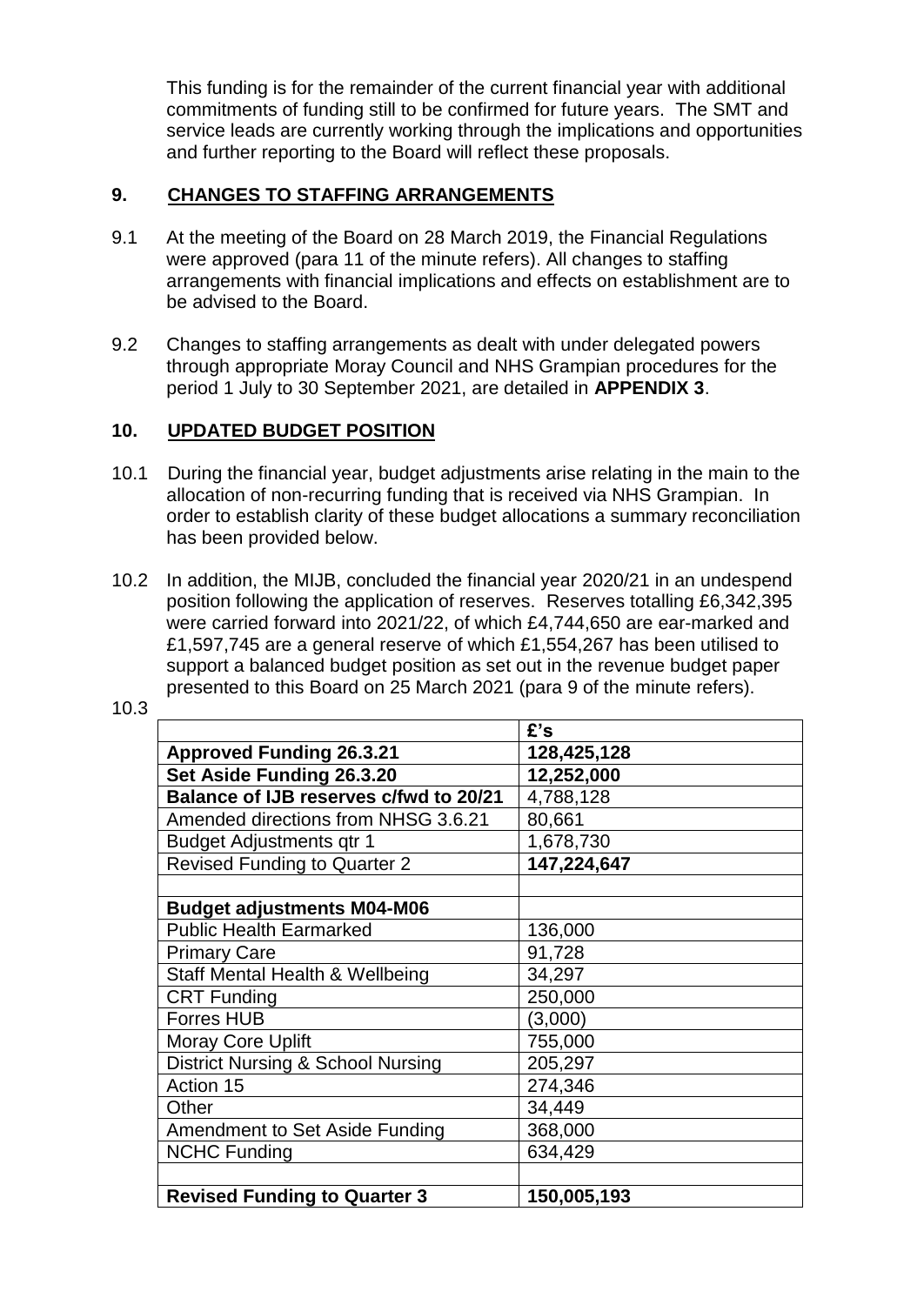10.4 In accordance with the updated budget position, revised Directions have been included at **APPENDICES 4 and 5** for approval by the Board to be issued to NHS Grampian and Moray Council respectively.

### **11. SUMMARY OF IMPLICATIONS**

### **(a) Corporate Plan and 10 Year Plan (Local Outcomes Improvement Plan (LOIP)) and Moray Integration Joint Board Strategic Plan 2019 – 2029, 'Partners in Care'**

This report is consistent with the objectives of the Strategic Plan and includes budget information for services included in the MIJB Revenue Budget 2021/22.

### **(b) Policy and Legal**

It is the responsibility of the organisation receiving the direction to work with the Chief Officer and Chief Financial Officer to deliver services within the resources identified. The Moray Integration Scheme (para 12.8 of the 2015 Integration Scheme) makes provision for dealing with in year variations to budget and forecast overspend by reference to agreed corrective action and recovery plans. It also makes provision for dealing with year-end actual overspend where such action and plans have been unsuccessful in balancing the relevant budget by reference to use of MIJB reserves and additional payments from NHS Grampian and Moray Council.

#### **(c) Financial implications**

The financial details are set out in sections 3-8 of this report and in **APPENDIX 1**. For the period to 30 September 2021, an overspend is reported to the Board of £2,396,247 with the first estimated forecast being an overspend of £2,373,735 for 2021/22

The staffing changes detailed in paragraph 9 have already been incorporated in the figures reported.

The movement in the 2021/22 budget as detailed in paragraph 10 have already been incorporated in the figures reported.

#### **(d) Risk Implications and Mitigations**

The most significant risk arising from this report is the control and management of expenditure to provide the Health and Social Care services required for the Moray Area, within budget. In particular, in relation to the Older People & Physical & Sensory Disability service. A separate report to this Board is being presented to this meeting today.

There are general and earmarked reserves brought forward in 2020/21. Additional savings continue to be sought and a recovery and transformation plan is in place in order to support the 2021/22 budget